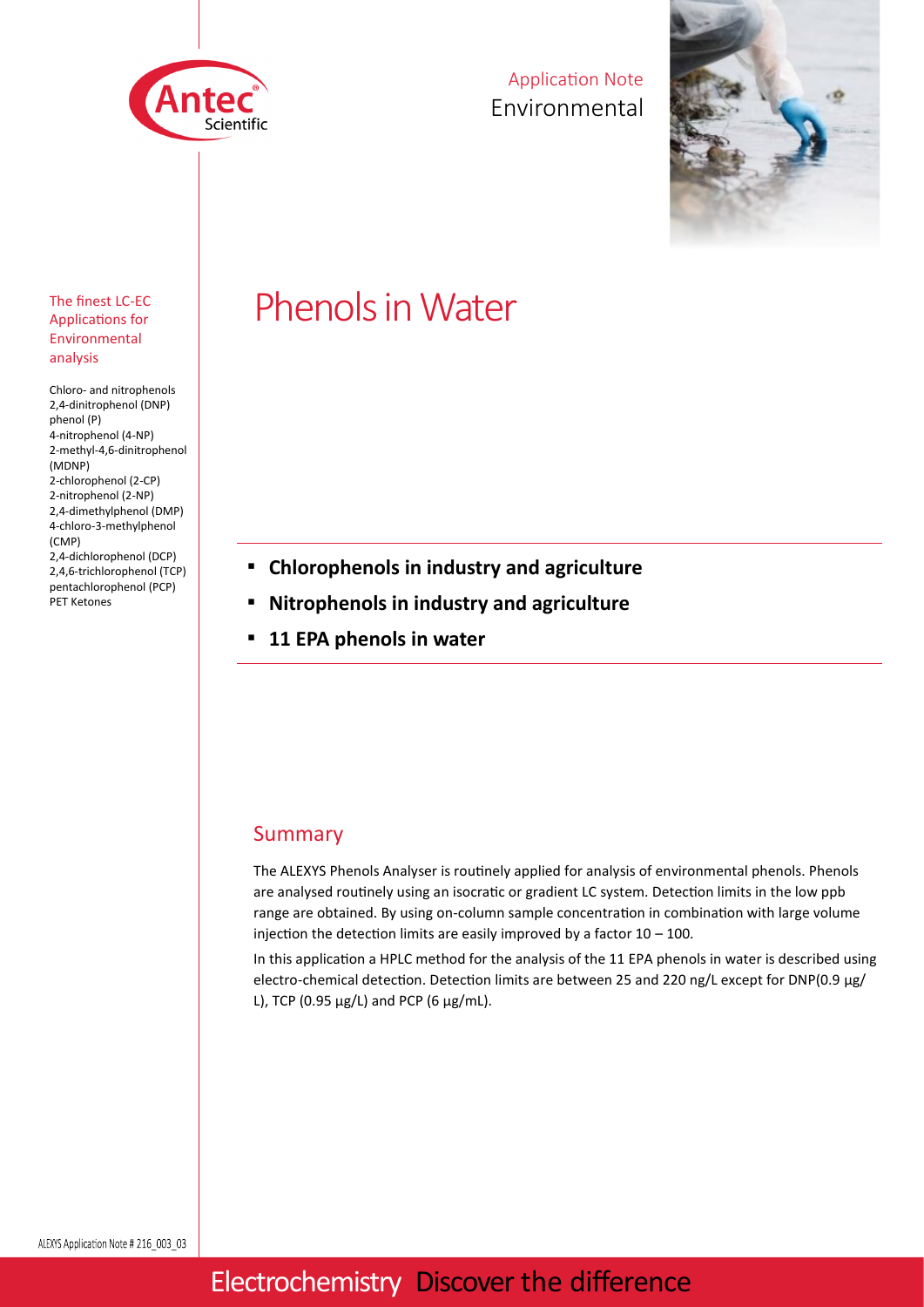#### Introduction

Chlorophenols and nitrophenols are used in industry and agriculture for several purposes. In the end they may be found in river or drinking water. The MAC (maximum admissible concentration) in the EEC countries for phenols in drinking water is 0.5 μg/L. In the 70's the US environmental protection agency (EPA) made a list of the eleven most important phenol contaminants as priority pollutants. The standard EPA method is based on a concentrating liquid-liquid extraction followed by derivatisation and GC analysis with electron capture detection.



Figure 1: ALEXYS Phenols Analyzer

#### **Table 1**

**Conditions** 

| <b>HPLC</b>  | <b>ALEXYS LC-EC Analyzer</b>             |
|--------------|------------------------------------------|
| Column       | Spherisorb ODS2, 100x4.6 mm, 3 µm        |
| Mobile phase | 50 mM HAc/NaAc, pH 4.0, 35% acetonitrile |
| Flow rate    | $1.5$ mL/min                             |
| Injection    | 20 µL (full loop)                        |
| Temperature  | 30°C for separation & detection          |
| Flow cell    | SenCell* with GC WE, HyREF, AST 2        |
| Potential    | 1.0 V vs HyREF                           |
| I-cell       | about 200 nA                             |
| ADF          | $0.5$ Hz                                 |
| Range        | 100 nA/V                                 |
|              |                                          |

\*Original work with VT03 cell 3mm GC vs sb REF.

#### Experimental

A DECADE II electrochemical detector (Antec Leyden, The Netherlands) equipped with a VT03 electrochemical flow cell (Antec Leyden) with 2 mm diameter glassy carbon electrode and 25 μm spacer was used for all experiments. Effective cell volume determined by electrode area and spacer thickness, was 71 nl.

#### Results

#### Method

The detection potential is optimised by constructing I/E relationships for 9 phenols. Due to the poor detection characteristics of some phenols, especially 2,4 DNP, a working potential of 1200 mV vs. Ag/AgCl is used for further experiments. The background current is approximately 200 nA. Working electrode contamination was only problematic at high phenol concentrations. The concentrations in samples are in the low ppb range or lower. At the ppb level no significant contamination of the working electrode could be measured within one day. One cleaning procedure at the end of each day is sufficient to maintain reproducible working conditions.



Figure 2: Analysis of a standard mixture of phenol.

Concentrations in Fig. 2 (in ppb): 1: 2,4-dinitrophenol (DNP, 1840), 2: phenol (P, 90), 3: 4-nitrophenol (4-NP, 140), 4: 2 methyl- 4,6-dinitrophenol (MDNP, 400), 5: 2-chlorophenol (2- CP, 130), 6: 2-nitrophenol (2-NP, 280), 7: 2,4-dimethylphenol (DMP, 120), 8: 4- chloro-3-methylphenol (CMP, 290), 9: 2,4-dichlorophenol (DCP, 820), 10: 2,4,6-trichlorophenol (TCP, 1970), and 11: pentachlorophenol (PCP, 2660).

A linear gradient running from 25 to 45% ACN in 20 min appeared to be favourable (Fig. 3). The detection limit of the phenols is strongly related to the injection volume and the sample pre-treatment that is used. I n principle, a 100 fold larger sample volume will result in a100 fold better detection sensitivity. A pre-requisite is that the solvent front, system peaks and possible contaminants do not interfere with the analysis.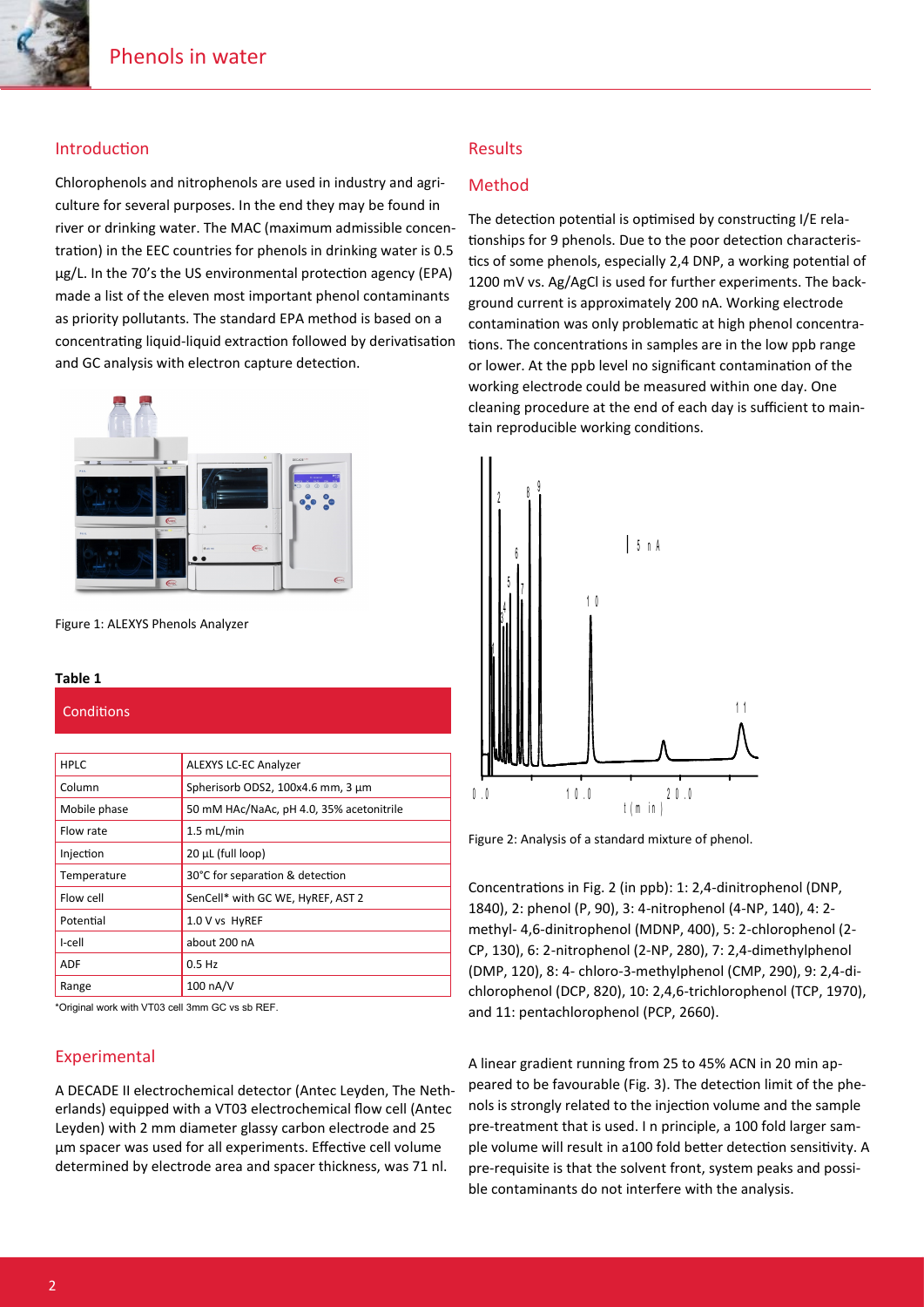



Figure 3: Improvement in determination limit by large volume sample injection. Injection volume and concentrations for each phenol are A: μL (200 ppb) and B: 2 mL (2 ppb).

#### References

1. J. Ruana, I. Urbe, F. Borrull, Determination of Phenols at the ng/l Level in Drinking and River Waters by Liquid Chromatography with UV and Electrochemical Detection, J. Chromatogr. A 655 (2) (1993) 217-226

## Conclusion

An ALEXYS LC-EC system has been used for the analysis of phenols in water. Gradient HPLC is most suitable for analysing multiple phenols.